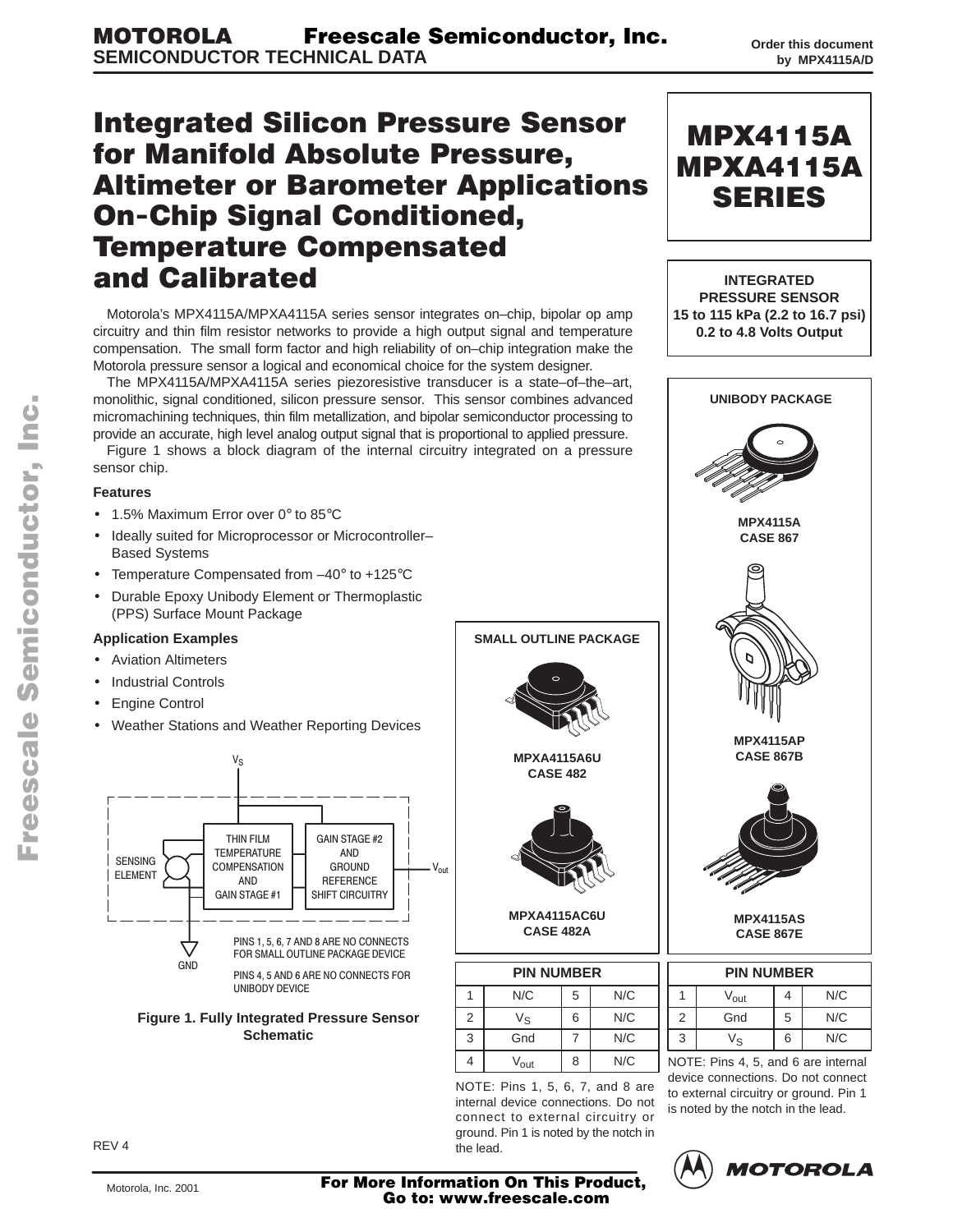#### Freescale Semiconductor, Inc.

**ARCHIVED BY FREESCALE SEMICONDUCTOR, INC. 2005**

### **MAXIMUM RATINGS(NOTE)**

| <b>Parametrics</b>             |                  |                             | <b>Units</b> |
|--------------------------------|------------------|-----------------------------|--------------|
| Maximum Pressure ( $P1 > P2$ ) | max              | 400                         | kPa          |
| Storage Temperature            | <sup>I</sup> stg | $-40^\circ$ to $+125^\circ$ | ∘∩           |
| <b>Operating Temperature</b>   | IΑ               | $-40^\circ$ to $+125^\circ$ | °C           |

NOTE: Exposure beyond the specified limits may cause permanent damage or degradation to the device.

#### **OPERATING CHARACTERISTICS** ( $V_S = 5.1$  Vdc,  $T_A = 25^\circ$ C unless otherwise noted, P1 > P2. Decoupling circuit shown in Figure 3 required to meet Electrical Specifications.)

|                                                                                | <b>Characteristic</b> | Symbol                 | <b>Min</b> | <b>Typ</b> | <b>Max</b> | <b>Unit</b>          |
|--------------------------------------------------------------------------------|-----------------------|------------------------|------------|------------|------------|----------------------|
| Pressure Range                                                                 |                       | P <sub>OP</sub>        | 15         |            | 115        | kPa                  |
| Supply Voltage <sup>(1)</sup>                                                  |                       | $V_{\rm S}$            | 4.85       | 5.1        | 5.35       | Vdc                  |
| <b>Supply Current</b>                                                          |                       | $I_{\Omega}$           |            | 7.0        | 10         | mAdc                 |
| Minimum Pressure Offset <sup>(2)</sup><br>$\omega$ V <sub>S</sub> = 5.1 Volts  | (0 to $85^{\circ}$ C) | $V_{\text{off}}$       | 0.135      | 0.204      | 0.273      | Vdc                  |
| Full Scale Output <sup>(3)</sup><br>$\omega$ V <sub>S</sub> = 5.1 Volts        | (0 to $85^{\circ}$ C) | <b>V<sub>FSO</sub></b> | 4.725      | 4.794      | 4.863      | Vdc                  |
| Full Scale Span <sup>(4)</sup><br>$\textcircled{2}$ V <sub>S</sub> = 5.1 Volts | (0 to $85^{\circ}$ C) | <b>V<sub>FSS</sub></b> | 4.521      | 4.590      | 4.659      | Vdc                  |
| Accuracy <sup>(5)</sup>                                                        | (0 to $85^{\circ}$ C) |                        |            |            | ±1.5       | $\%V$ <sub>FSS</sub> |
| Sensitivity                                                                    |                       | V/P                    |            | 45.9       |            | mV/kPa               |
| Response Time <sup>(6)</sup>                                                   |                       | $t_{\mathsf{R}}$       |            | 1.0        |            | ms                   |
| Output Source Current at Full Scale Output                                     |                       | $I_{0+}$               |            | 0.1        |            | mAdc                 |
| Warm-Up Time <sup>(7)</sup>                                                    |                       |                        |            | 20         |            | ms                   |
| Offset Stability <sup>(8)</sup>                                                |                       |                        |            | ±0.5       |            | %V <sub>FSS</sub>    |

NOTES:

1. Device is ratiometric within this specified excitation range.

2. Offset  $(V_{off})$  is defined as the output voltage at the minimum rated pressure.

- 3. Full Scale Output ( $V<sub>FSO</sub>$ ) is defined as the output voltage at the maximum or full rated pressure.
- 4. Full Scale Span ( $V<sub>FSS</sub>$ ) is defined as the algebraic difference between the output voltage at full rated pressure and the output voltage at the minimum rated pressure.
- 5. Accuracy is the deviation in actual output from nominal output over the entire pressure range and temperature range as a percent of span at 25°C due to all sources of error including the following:
	- Linearity: Output deviation from a straight line relationship with pressure over the specified pressure range.
	- Temperature Hysteresis: Output deviation at any temperature within the operating temperature range, after the temperature is cycled to and from the minimum or maximum operating temperature points, with zero differential pressure applied.
	- Pressure Hysteresis: Output deviation at any pressure within the specified range, when this pressure is cycled to and from minimum or maximum rated pressure at 25°C.
		- TcSpan: Output deviation over the temperature range of 0° to 85°C, relative to 25°C.
- TcOffset: Output deviation with minimum pressure applied, over the temperature range of  $0^\circ$  to 85 $^\circ$ C, relative to 25°C.
- 6. Response Time is defined as the time for the incremental change in the output to go from 10% to 90% of its final value when subjected to a specified step change in pressure.
- 7. Warm–up Time is defined as the time required for the product to meet the specified output voltage after the pressure has been stabilized.
- 8. Offset Stability is the product's output deviation when subjected to 1000 cycles of Pulsed Pressure, Temperature Cycling with Bias Test.

#### **MECHANICAL CHARACTERISTICS**

| <b>Characteristics</b>                   | Typ           | Unit  |
|------------------------------------------|---------------|-------|
| Weight, Basic Element (Case 867)         | 4.0           | grams |
| Weight, Small Outline Package (Case 482) | $1.5^{\circ}$ | grams |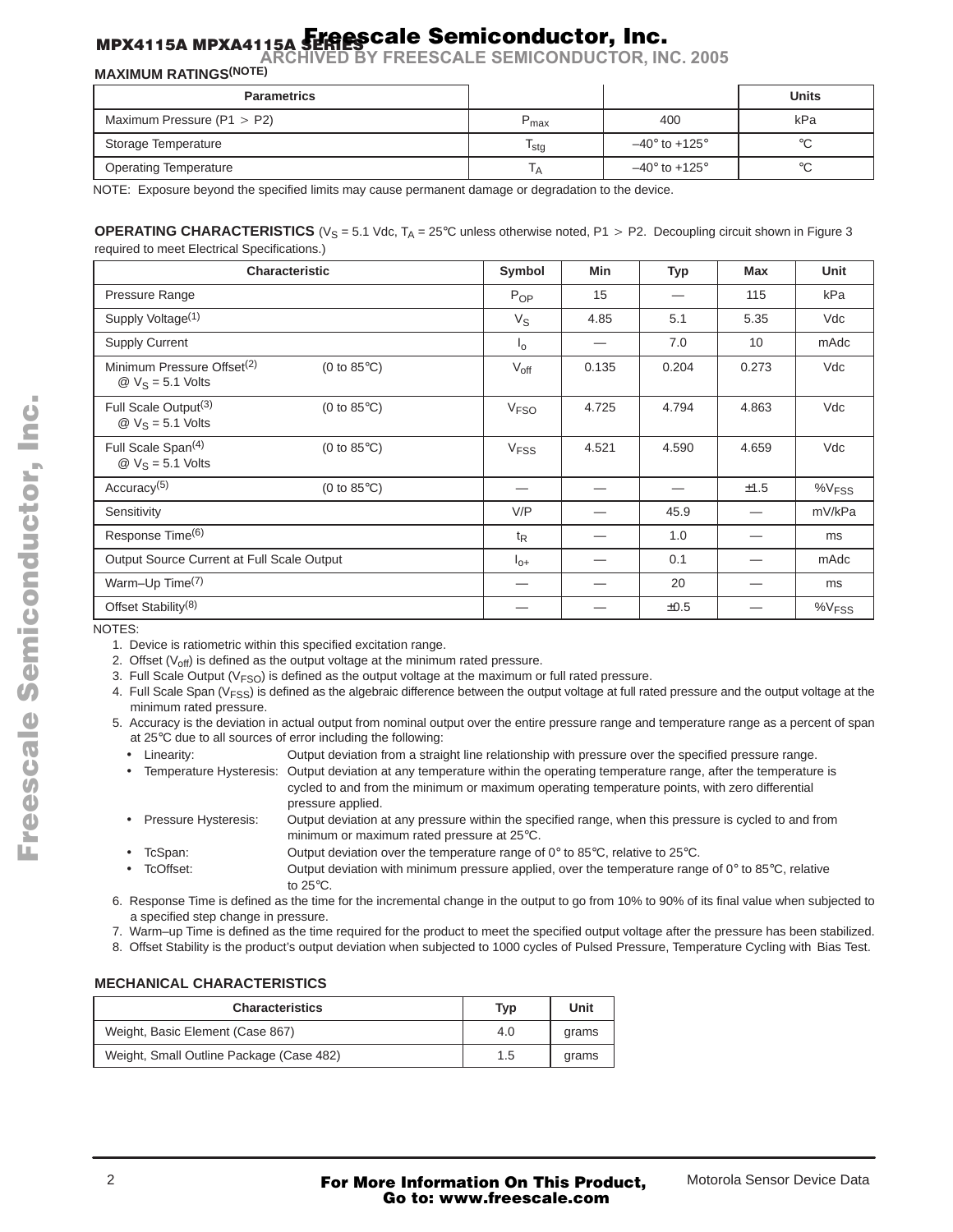#### <u>MPX4115A MP</u>XA4115A SERIES **Freescale Semiconductor, JRG.**

**ARCHIVED BY FREESCALE SEMICONDUCTOR, INC. 2005**



SEALED VACUUM REFERENCE

**Figure 2. Cross Sectional Diagram SOP (not to scale)**

Figure 2 illustrates the absolute sensing chip in the basic chip carrier (Case 482).

#### **Figure 3. Recommended power supply decoupling and output filtering. For additional output filtering, please refer to Application Note AN1646.**

Figure 3 shows the recommended decoupling circuit for interfacing the output of the integrated sensor to the A/D input of a microprocessor or microcontroller. Proper decoupling of the power supply is recommended.



**Figure 4. Output versus Absolute Pressure**

Figure 4 shows the sensor output signal relative to pressure input. Typical minimum and maximum output curves are shown for operation over 0 to 85°C temperature range. The output will saturate outside of the rated pressure range.

A fluorosilicone gel isolates the die surface and wire bonds from the environment, while allowing the pressure signal to be transmitted to the silicon diaphragm. The MPX4115A/MPXA4115A series pressure sensor operating characteristics, internal reliability and qualification tests are based on use of dry air as the pressure media. Media other than dry air may have adverse effects on sensor performance and long–term reliability. Contact the factory for information regarding media compatibility in your application.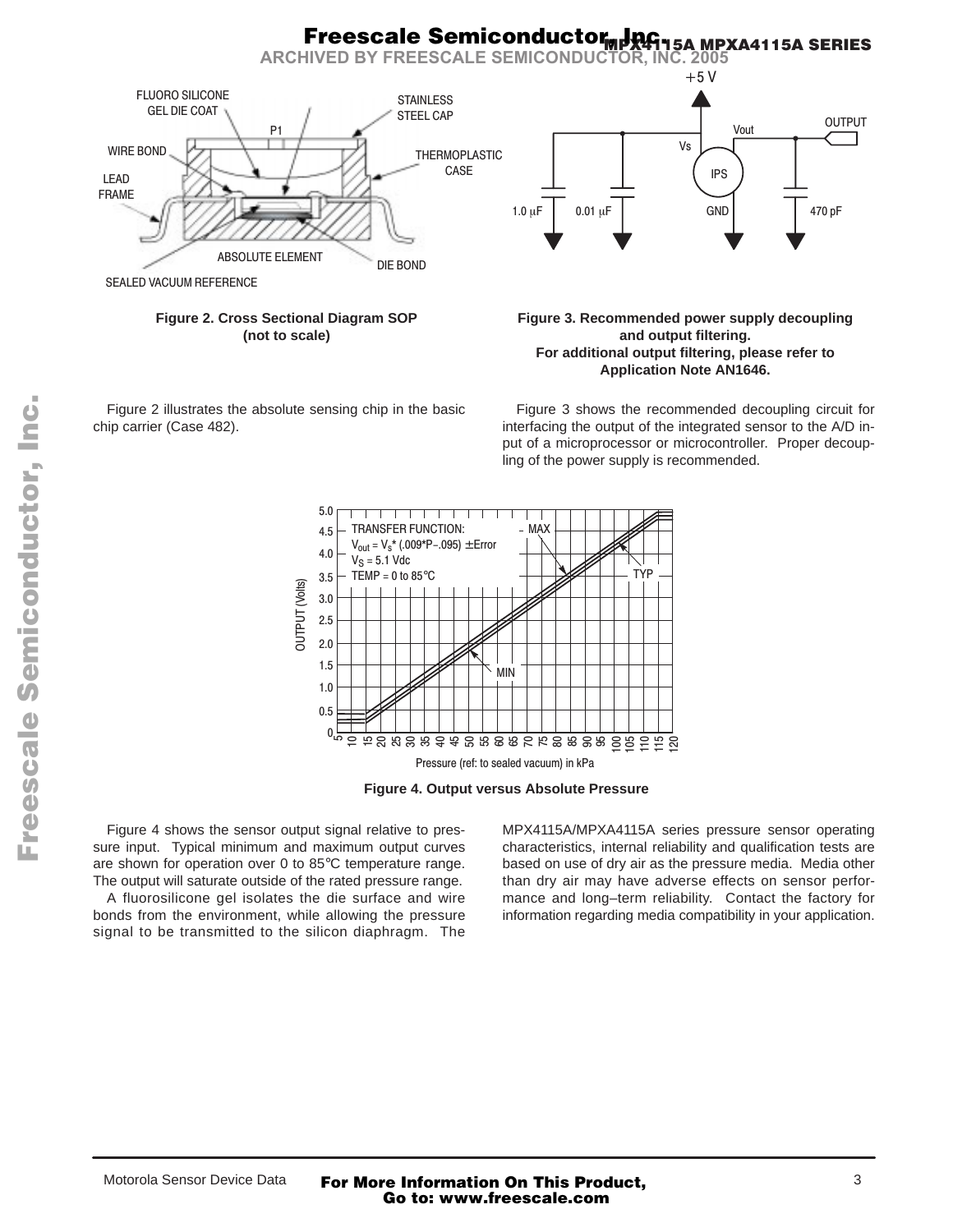#### Freescale Semiconductor, Inc.

**Transfer Function (MPX4115A, MPXA4115A) ARCHIVED BY FREESCALE SEMICONDUCTOR, INC. 2005**

**Nominal Transfer Value:**  $V_{\text{out}} = V_S x (0.009 x P - 0.095)$  $\pm$  (Pressure Error x Temp. Factor x 0.009 x V<sub>S</sub>)  $V_S = 5.1 \pm 0.25$  Vdc



NOTE: The Temperature Multiplier is a linear response from 0°C to –40°C and from 85°C to 125°C



#### **ORDERING INFORMATION — UNIBODY PACKAGE**

| Device Type            | <b>Options</b>            | Case No. | <b>MPX Series Order No.</b> | <b>Marking</b>   |
|------------------------|---------------------------|----------|-----------------------------|------------------|
| <b>Basic Element</b>   | Absolute, Element Only    | 867      | MPX4115A                    | MPX4115A         |
| <b>Ported Elements</b> | Absolute, Ported          | 867B     | <b>MPX4115AP</b>            | <b>MPX4115AP</b> |
|                        | Absolute, Stove Pipe Port | 867E     | <b>MPX4115AS</b>            | <b>MPX4115A</b>  |

#### **ORDERING INFORMATION — SMALL OUTLINE PACKAGE**

| Device Type           | <b>Options</b>         | Case No. | <b>MPX Series Order No.</b> | <b>Packing Options</b> | <b>Marking</b>   |
|-----------------------|------------------------|----------|-----------------------------|------------------------|------------------|
| <b>Basic Element</b>  | Absolute, Element Only | 482      | MPXA4115A6U                 | Rails                  | <b>MPXA4115A</b> |
|                       | Absolute, Element Only | 482      | MPXA4115A6T1                | Tape and Reel          | <b>MPXA4115A</b> |
| <b>Ported Element</b> | Absolute, Axial Port   | 482A     | MPXA4115AC6U                | Rails                  | <b>MPXA4115A</b> |
|                       | Absolute, Axial Port   | 482A     | MPXA4115AC6T1               | Tape and Reel          | MPXA4115A        |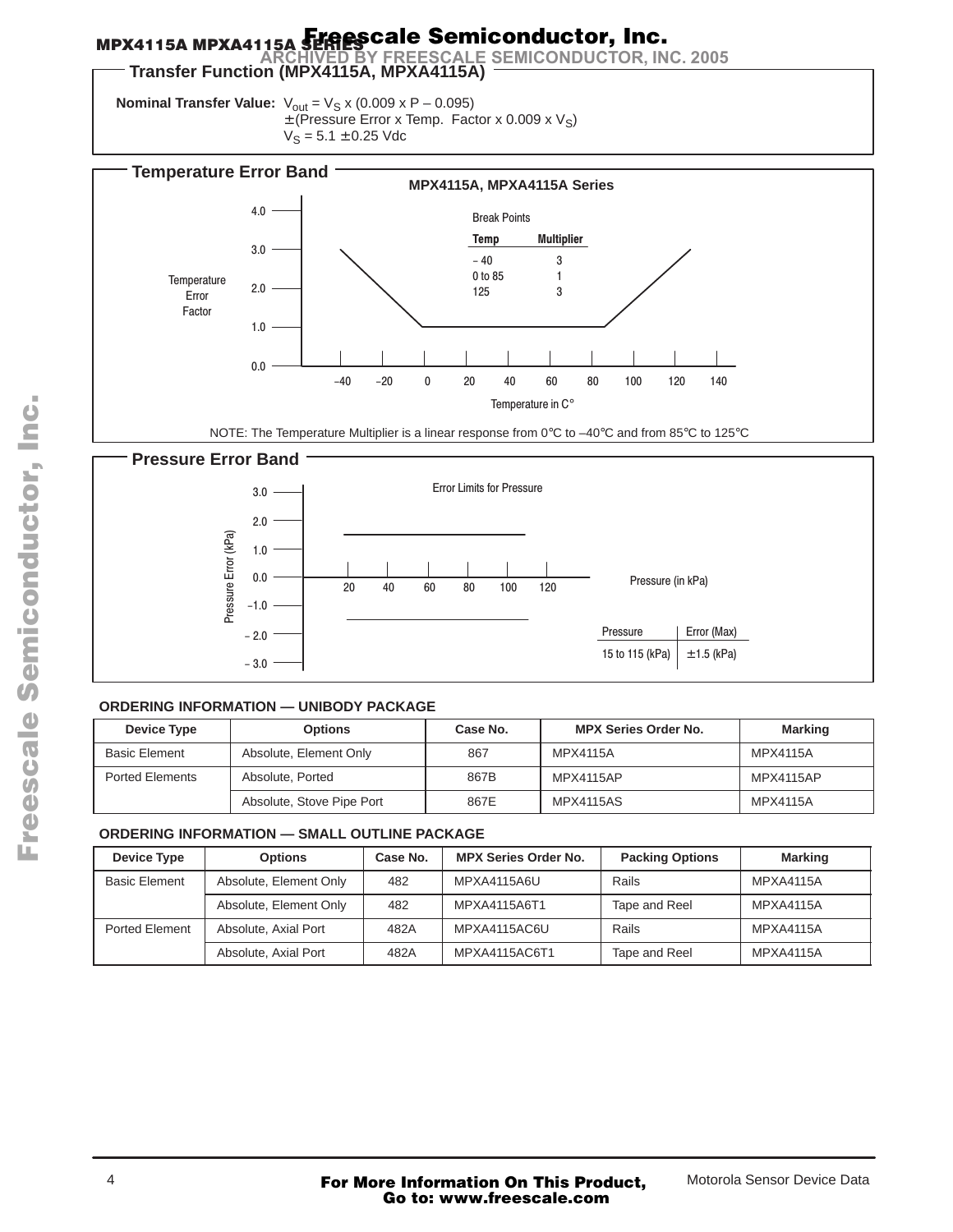#### <u>MPX4115A MP</u>XA4115A SERIES **INFORMATION FOR USING THE SMALL OUTLINE PACKAGE (CASE 482) Freescale Semiconductor, JRG. ARCHIVED BY FREESCALE SEMICONDUC**

#### **MINIMUM RECOMMENDED FOOTPRINT FOR SURFACE MOUNTED APPLICATIONS**

Surface mount board layout is a critical portion of the total design. The footprint for the surface mount packages must be the correct size to ensure proper solder connection interface between the board and the package. With the correct fottprint, the packages will self–align when subjected to a solder reflow process. It is always recommended to design boards with a solder mask layer to avoid bridging and shorting between solder pads.



**Figure 5. SOP Footprint (Case 482)**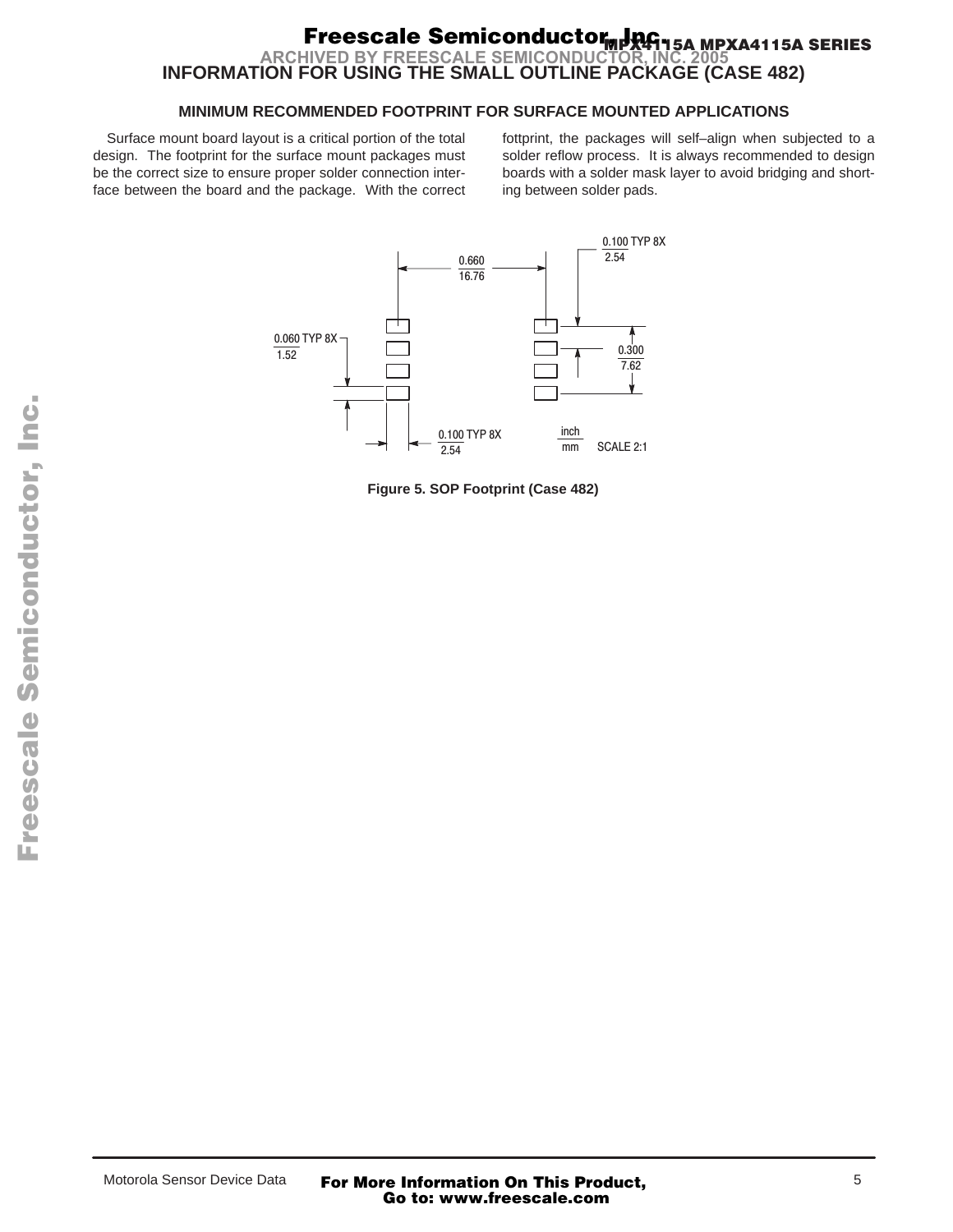# MPX4115A MPXA4115A SHARSCale Semiconductor, Inc.<br>ARCHIVED BY FREESCALE SEMICONDUCTOR, INC. 2005<br>SMALL OUTLINE PACKAGE DIMENSIONS



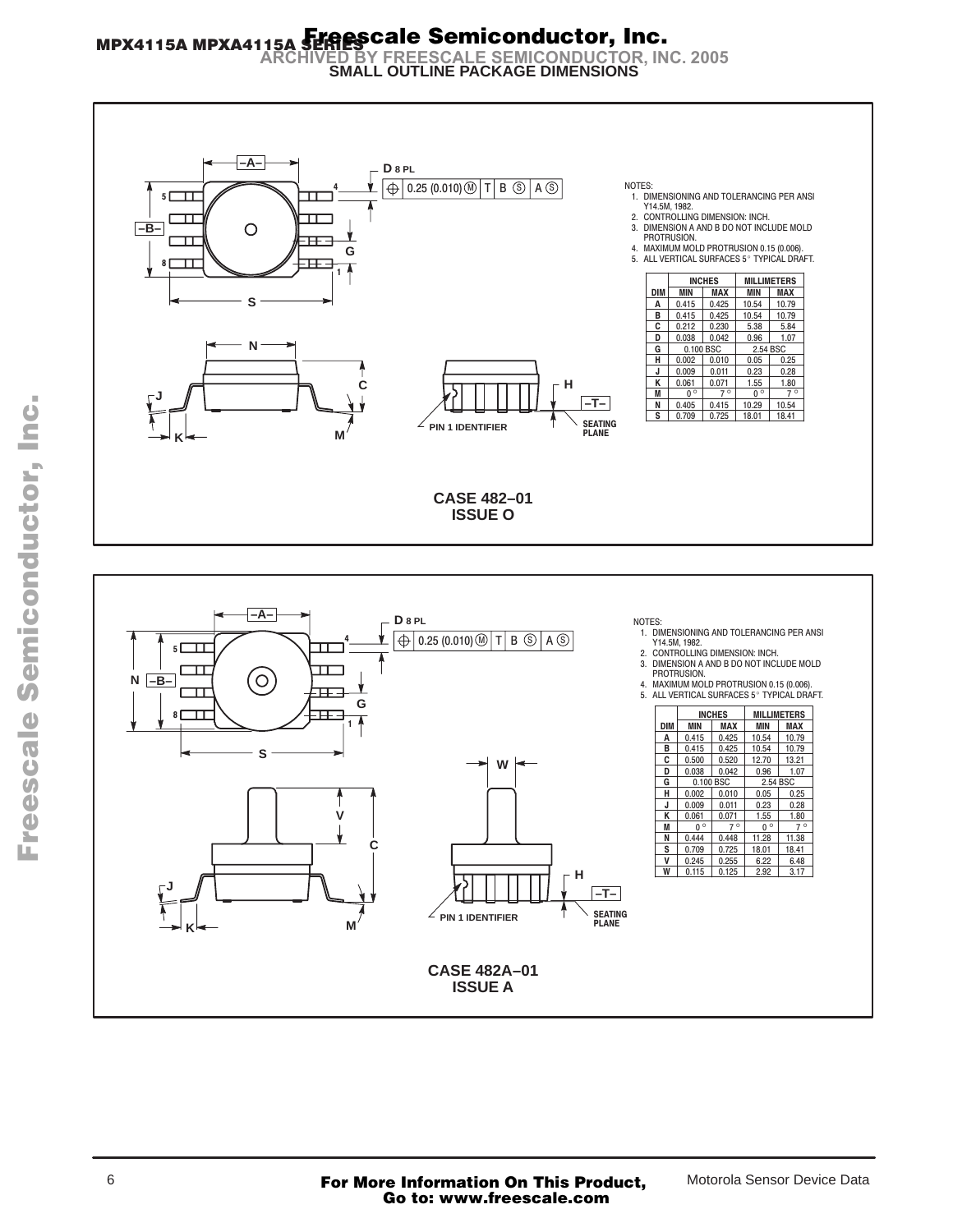# **Freescale Semiconductor 1946-154 MPXA4115A SERIES**<br>ARCHIVED BY FREESCALE SEMICONDUCTOR, INC. 2005



**UNIBODY PACKAGE DIMENSIONS** 

**BASIC ELEMENT** 



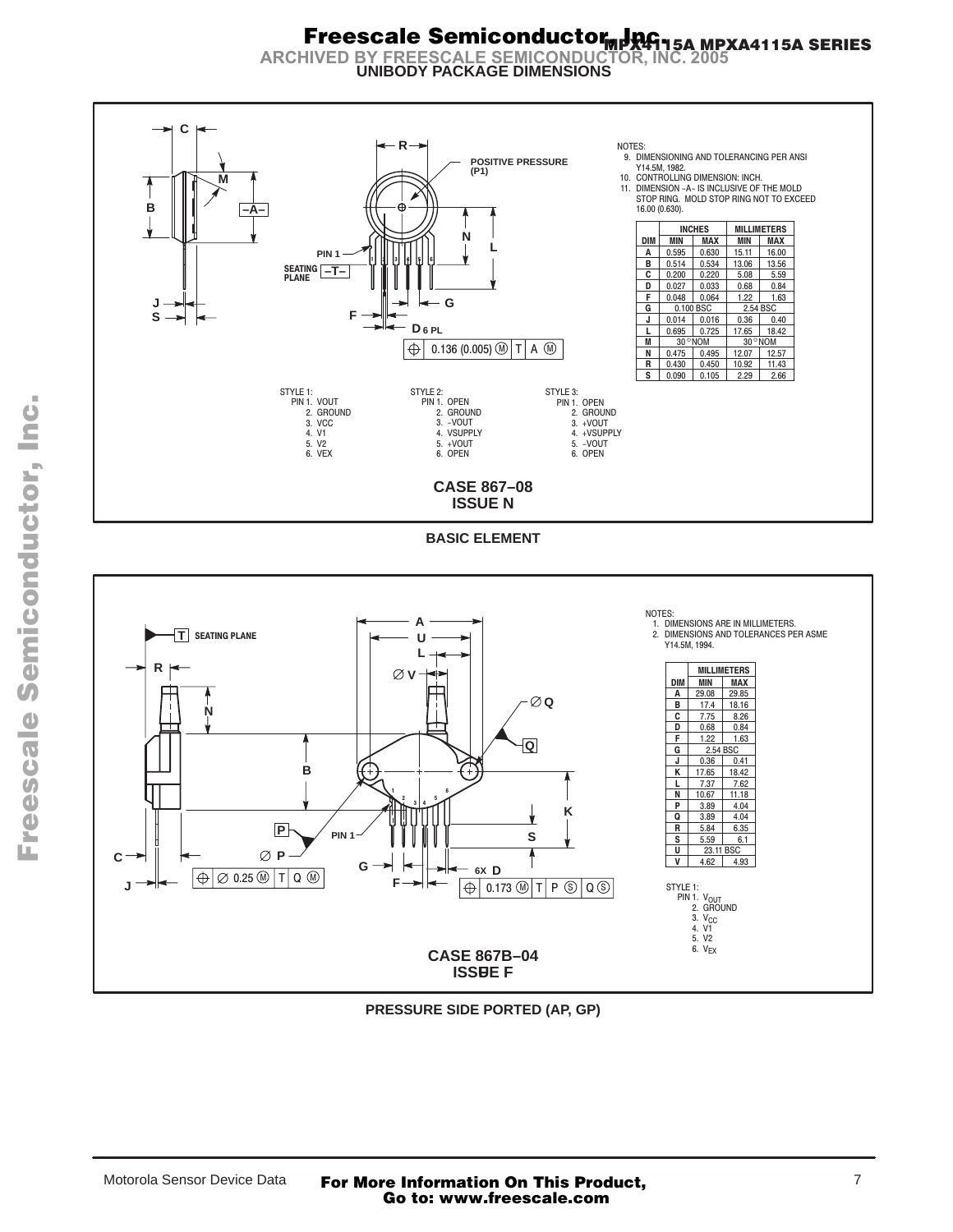## MPX4115A MPXA4115A SPRESCale Semiconductor, Inc. **SENIES OF FREESCALE SEMICONDUCTOR, INC. 2005<br>UNIBODY PACKAGE DIMENSIONS—CONTINUED**



PRESSURE SIDE PORTED (AS, GS)